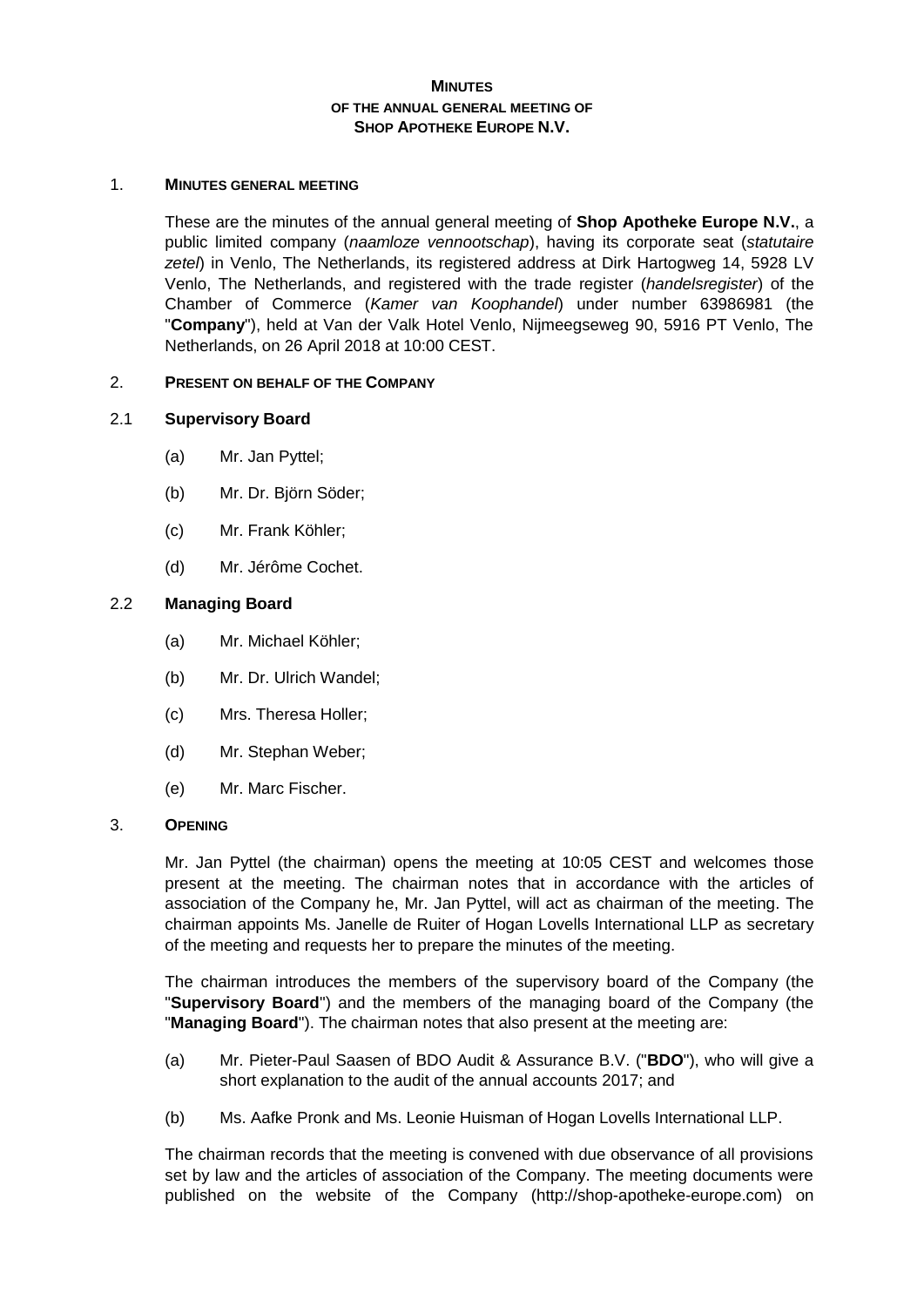13 March 2018 and a press release was issued on the same date. The agenda, explanatory notes thereto and ancillary documents, including the annual accounts and annual report for the financial year 2017, the proposed remuneration policy and the proposed management and employee stock option plan, were made available for inspection at the offices of the Company. The chairman notes that the legal requirements and requirements set out in the articles of association of the Company have been met and that valid resolutions can be adopted on the items set out in the agenda.

The total number of issued shares of the Company is 12,020,456 shares. A total of 7,051,450 shares are present or represented at the meeting. The issued capital of the Company is EUR 240,409.12. This means that 58.66% (rounded) of the total number of issued shares is present at the meeting.

The chairman explains that voting takes place based on the so-called subtraction procedure, which means that only the votes against a proposal and the abstentions will be counted. Based on (i) the number of votes against a proposal and (ii) the number of abstentions, it will be determined whether a proposal has been adopted. Voting will take place by submitting the individual voting slips attached to the voting cards that have been provided before the start of the meeting. The chairman briefly describes the process for voting with the voting cards. The main voting card includes all voting items on the agenda. After the general debate, voting on the individual agenda items will be carried out in one stage through a collection of the voting slips with collection urns. One urn is marked with a red "no" and a second one is marked with "abstention" in black. Shareholders present or represented who are in general agreement with the agenda items should not submit any voting slips. Shareholders present or represented who wish to vote "no" or "abstention" in respect of individual, several or all agenda items, need to place the relevant voting slip(s) for those items in the respective urn. The voting slips for all voting items will be collected by assistants at the end of the general debate and counted by electronic scanning of the barcodes printed on the voting slips, before the chairman closes the meeting.

The chairman points out that voting can only take place in this room due to organisational reasons and that the collection of votes against a proposal and the abstentions will take place at the end of the meeting, before the chairman closes the meeting. The shareholders present or represented, who would like to participate in the voting procedure, should therefore not leave this room before the chairman closes the meeting.

The official voting results will be published on the website of the Company within 15 calendar days after the date of this general meeting.

The general meeting is conducted in English. Questions can be raised in English or in Dutch. If a question is raised in Dutch, a brief summary of the question in English will be given and the question will be answered in English. A tape recording will be made of this general meeting by the secretary of the meeting but will not be made public. The chairman points out that no other person is permitted to take photos or recordings during the general meeting, and asks any members of the press to stop filming or making photos or recordings. Persons violating this rule will be requested to leave the meeting. The chairman further requests that everyone turns off their mobile telephones.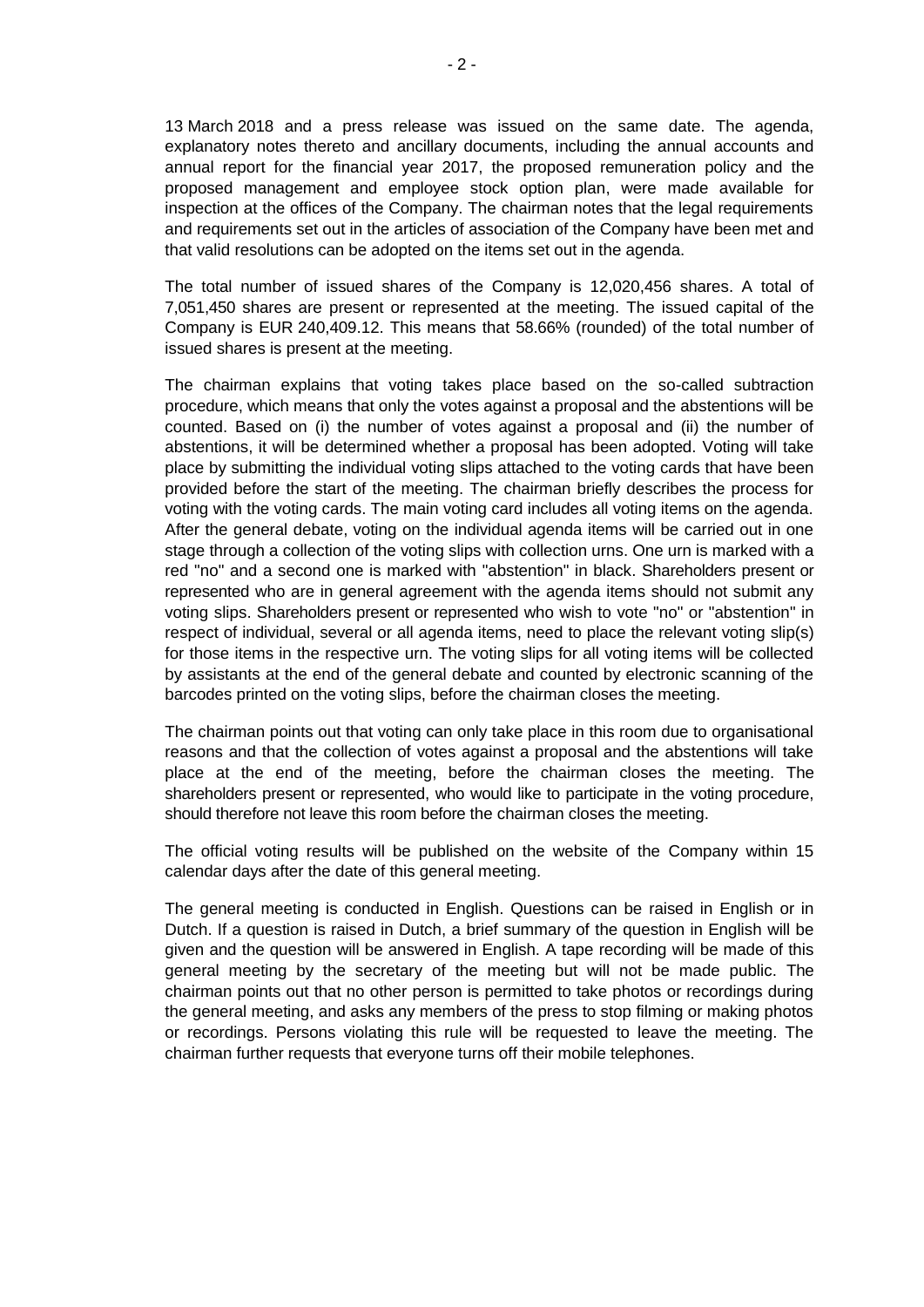## 4. **REPORT MANAGING BOARD**

The chairman invites Mr. Michael Köhler, the CEO of the Company, and Mr. Stephan Weber, the CMO of the Company, to give a presentation regarding the course of business during the financial year 2017.

#### 4.1 **Presentation Managing Board**

Mr. Michael Köhler welcomes those present to the annual general meeting of the Company. Mr. Michael Köhler and Mr. Stephan Weber give a presentation regarding the course of the Company's business during the financial year 2017, including the following subjects: (a) a short overview of the Company and (b) the operational developments.

#### (a) **Overview of the Company**

As introduction, Mr. Michael Köhler shows a short film about the Company and its business.

Mr. Michael Köhler explains the Company's business financial year 2017, including the acquisition and integration of EHS Europe Health Services B.V. ("**Europa Apotheek**") and the placement of the convertible bonds earlier this month.

Mr. Michael Köhler states that the financial year 2017 was a successful year for the Company. There is an enormous shift from offline business to the online business in all categories. The addressable market in continental Europe is about EUR 164 billion. The over the counter ("**OTC**") and personal beauty and care business is EUR 35 billion (i.e. 20% of the addressable market) and the additional EUR 129 billion is the prescription ("**Rx**") market (i.e. 80% of the addressable market). Different to other sectors, the online penetration in the European pharmacy market is very low due to previous legal restrictions, which have been relieved only recently. Most of the European countries started to allow mail order and online business two to four years ago. Therefore, the market share of online business in the pharmacy sector is only around 2% compared to other sectors in the market of 25% and more. The exception is Germany with 17% market penetration in the OTC market.

Mr. Michael Köhler emphasises that the pharmacy market is very fragmented. In Continental Europe, there are around 130,000 single pharmacies, of which 95% are independent pharmacies owned by pharmacists (and no company ownership). The Company is the only pharmacy which has a real multi-country approach for the European market and is currently active in seven countries in the European market (i.e. Germany, Spain, Italy, Belgium, Austria, France and the Netherlands). The growth rate of the last year is about 60% and the growth rate over the last five years is 51% (on average).

Mr. Michael Köhler states that the financial year 2017 was also a successful year for the Company due to the integration of Europa Apotheek into the Company, pursuant to which the OTC offering and the Rx offering was combined. This has created a different customer profile for the Company, as the Company had a much younger profile of customers while Europa Apotheek's customers are aged typically 45 and older. The clue to success is serving the whole family from young children up to and including the grandparents.

Mr. Michael Köhler addresses that the coalition agreement that has been signed by the German political parties CDU, CSU and SPD, has been of an external influence on the Company. As part of the coalition agreement, the coalition parties have expressed an intention to prevent mail order from Rx businesses. This would affect the Company.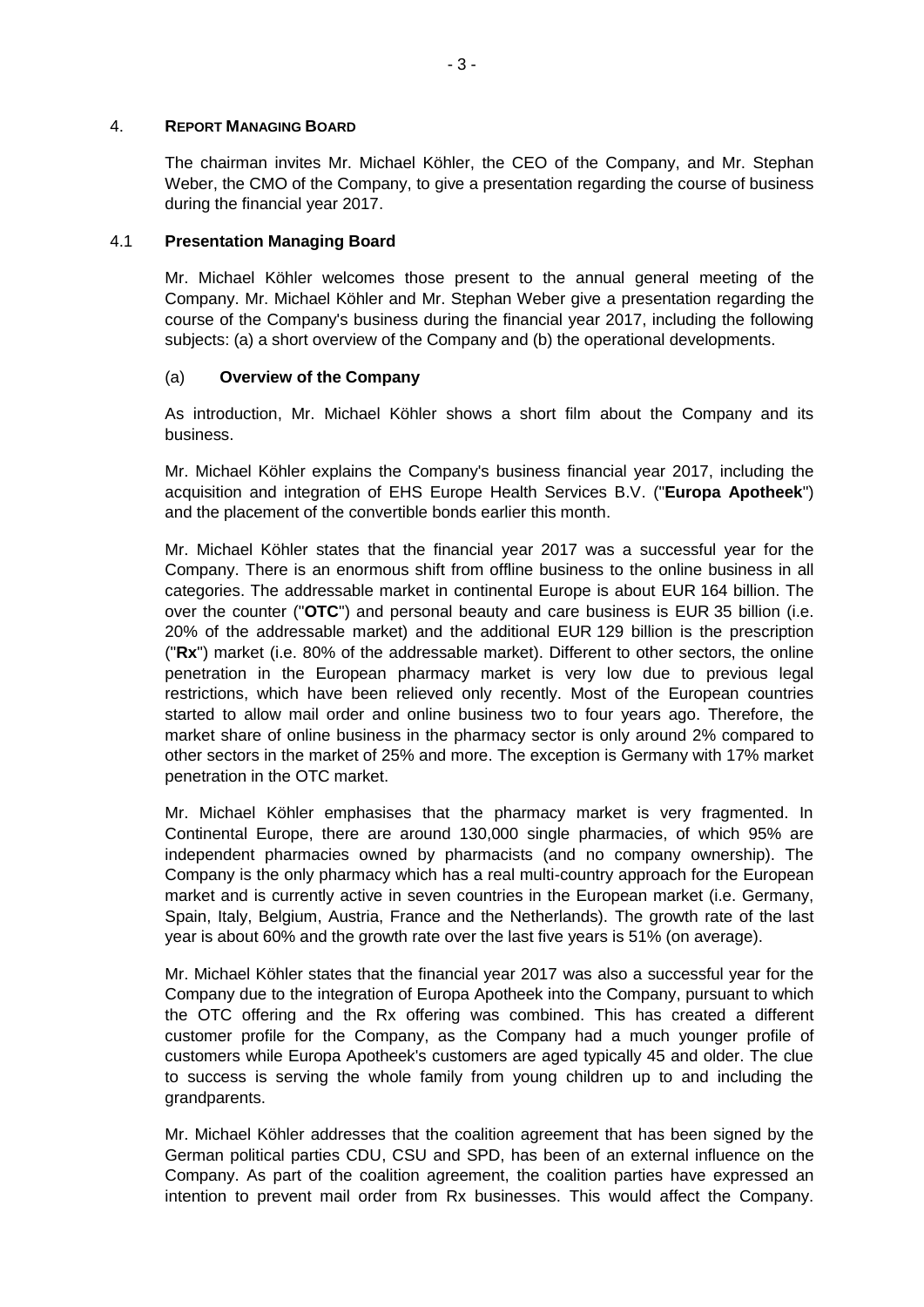However, Mr. Michael Köhler states that an implementation of such prevention would be difficult from a European perspective. Also, the new German Federal Minister of Health, Minister Spahn, is a clear advocate of the digitalisation of the health care market which would help the Company to grow even much faster than expected.

Mr. Michael Köhler continues that on 12 April 2018, the Company succeeded in the successful placement of a convertible bond in the market for EUR 75 million to mainly support the M&A activities of the Company. These M&A activities could possibly include acquiring a larger German pharmacy to add economies of scale to the Company or some form of strategic investment in usually smaller units which will enhance the Company's offering.

Lastly, one of the major factors for the success of the Company is that the Managing Board has been working closely together since 2010. The Company combines different types of know-how, namely the financing, marketing, operations, purchasing, IT technics, etc. in this leadership team.

# (b) **Operational developments**

Mr. Stephan Weber explains the development of the Company's customer base, site visits and orders in 2017 as well as operational accomplishments in 2017.

Mr. Stephan Weber states that the Company's customer base grew in 2017 from 1.8 million to 2.7 million active customers. In Q3 the increase of the number of customer was due to organic growth and the acceleration of the growth rate in Q4 was due to the acquisition of Europa Apotheek.

From a site visit growth perspective, the Company has a significant growth of site visits by 71% to 72 million. At the same time, the mobile share has increased by 50%. Furthermore, the web traffic is very stable in 2017, because the Company is focussing on higher quality of traffic, which leads to a higher conversion rate of the Company's websites.

From an order perspective, the number of orders increased by 45% to 5.7 million in 2017. At the same time, the Company managed to increase the average shopping cart size to EUR 70. Q3 included only organic growth, while in Q4 the significant increase of the shopping cart size from EUR 54 to EUR 70 is due to the acquisition of Europa Apotheek. Europa Apotheek focusses on Rx medication customers with an average shopping cart size of around EUR 180 compared to a shopping cart size of around EUR 54 of the Company. Another good sign for the Company is a high loyalty of the customers. The repeat orders are around 82% and this means that around 80% of the orders come from existing customers in Q4.

Mr. Stephan Weber continues with explaining the operational accomplishments in 2017 and states that, although the Company already grew very fast over the last years, the Company still has significant growth possibilities. Based on a Sempora research study, all continental European markets will grow with more than 100% within the next three or four years. Even the German market, the core market of the Company, which is already material, will grow by more than 100% up to EUR 2 billion and other international markets will even grow faster by more than 150%. Currently, the online pharmacy market in continental Europe is still in its infancy, so the online penetration is close to zero. The Company expects a similar development in continental Europe as in the US market, where online penetration for pharmacies is around 25%. In other e-commerce markets (e.g. films, books, etc.) the online penetration is sometimes more than 40%. In continental Europe, the Company expects a similar development in the pharmacy market.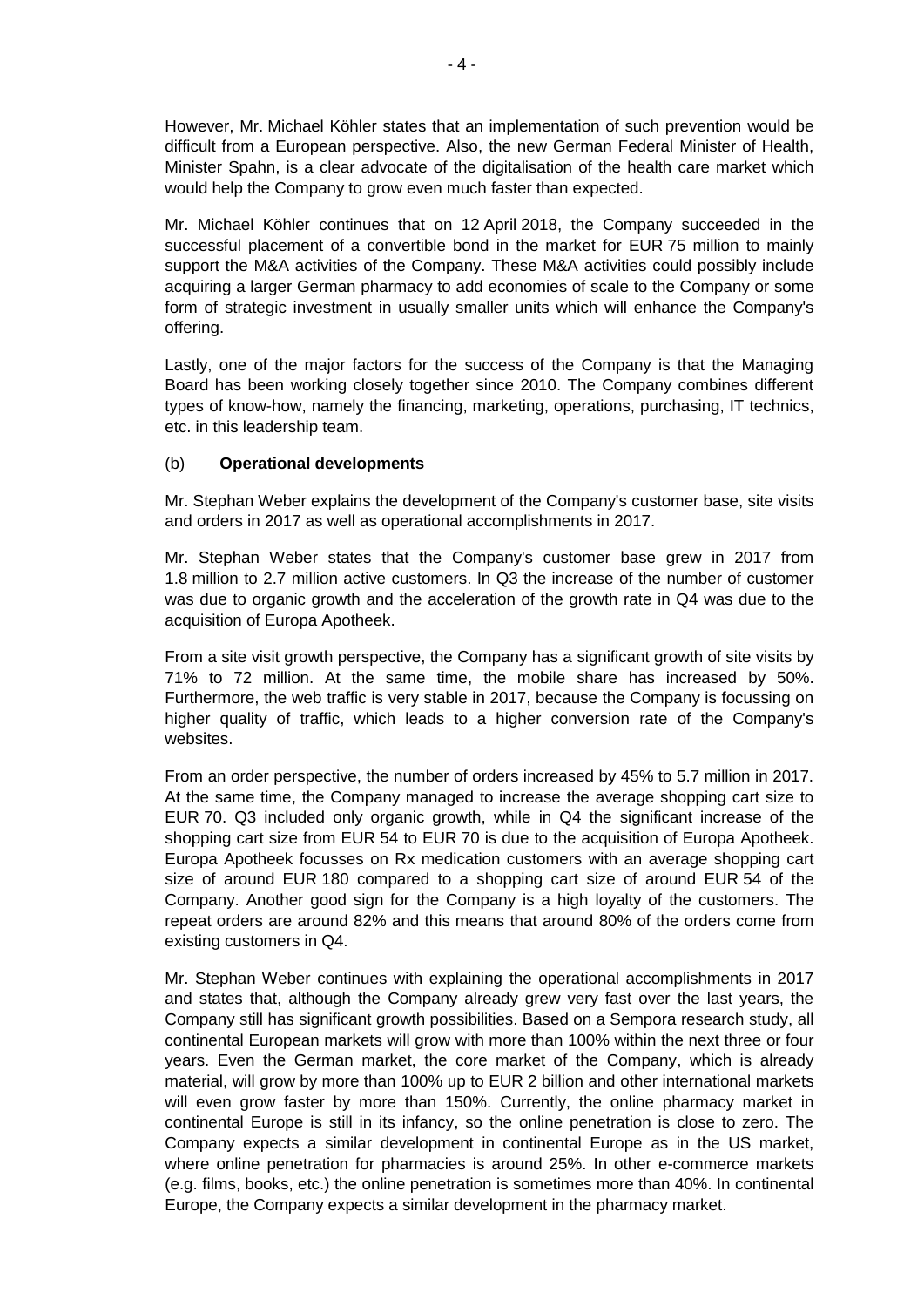#### 4.2 **Questions**

The chairman offers the opportunity to ask questions. No questions were raised.

# 5. **ANNUAL REPORT FOR THE FINANCIAL YEAR 2017 (AGENDA ITEM 2)**

The chairman invites Mr. Dr. Ulrich Wandel, the CFO of the Company, to give a presentation regarding the financial performance of the Company during the financial year 2017.

#### 5.1 **Presentation Managing Board**

Mr. Dr. Ulrich Wandel gives a presentation regarding the financial performance of the Company during the financial year 2017, in particular regarding the consolidated key financials, revenue growth, segment EBITDA, cash flow and working capital and capital expenditure.

Mr. Dr. Ulrich Wandel starts with explaining the consolidated key financials. The Company grew by 60% in 2017 compared to 2016. This means that the Company met its ambitious growth targets for 2017 and that the Company started with a very positive sales momentum into the new fiscal year 2018. The Company published its financial results on 25 April 2018, which show that the Company grew by 105% compared to Q1 in 2017.

Mr. Dr. Ulrich Wandel states that the profit of the Company has increased by 59%, which is in line with the revenue growth. The Company's group gross margin has remained almost unchanged at 20.3% and the international margin has increased by 3% to 21.4%. This shows a strong improvement in the international markets.

Mr. Dr. Ulrich Wandel continues that the revenue growth was 44% in Germany, which is the core market of the Company. A part of this growth was due to the acquisition of Europa Apotheek, which contributed EUR 25 million to sales since its consolidation on 8 November 2017. The gross margin came slightly down to 19.8% due to the higher share of the Rx medications of Europa Apotheek. Due to the very high Rx-baskets, the contribution per parcel is even much higher. Economies of scale and high efficiency have led to an above average increase in the segment EBITDA of Germany resulting in a margin of 3.3% (2016: 2.7%).

Mr. Dr. Ulrich Wandel explains that the international sales have more than doubled and the revenues have risen by more than 143% in 2017 to EUR 73.7 million (rounded). The overall share of international sales has increased to 21.4% and is still growing in 2018, which includes the effect of the consolidation of Europa Apotheek. It is expected that in the mid-term the Company will constantly increase the international share of its sales.

Both the Company and Europa Apotheek have their operations in Venlo. Some highlights of the investments made in automation are: goods-in automation, speeding up the process of receiving products from suppliers and wholesalers, an automated high-bay rack and the on-going ERP development. This includes the webshop development but also the on-going development of the IT system and the IT infrastructure. Such investments will continue in 2018.

Mr. Dr. Ulrich Wandel continues that the segment EBITDA before administration costs is split between the German market and the international market. The earnings in the German market in 2017 increased from EUR 4 million to EUR 6.9 million. The Company invested in the international market and therefore the segment EBITDA decreased from minus EUR 3.9 million to minus EUR 6.6 million. Investment means that the Company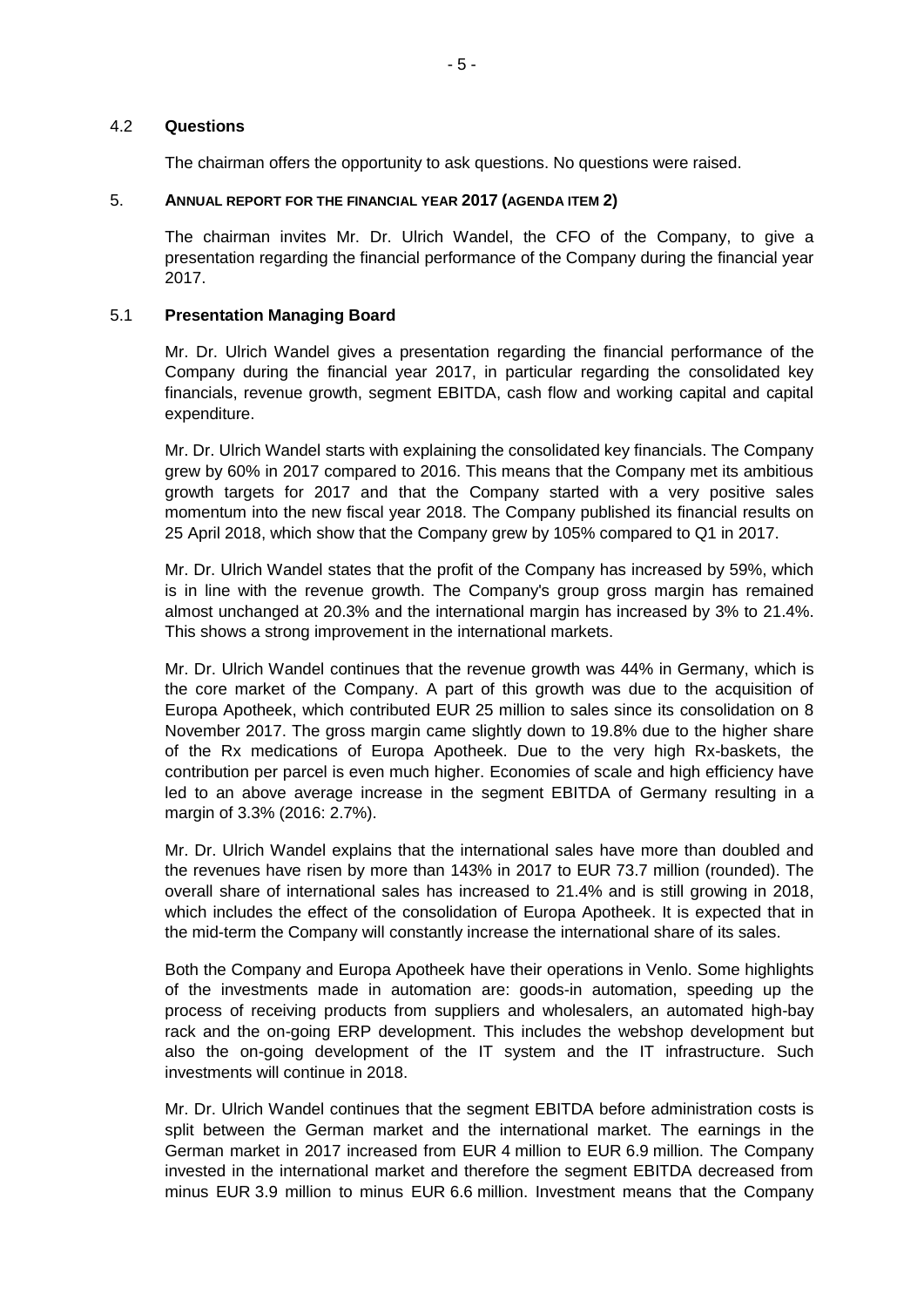invested in acquiring new customers, which has led to the strong growth of 143%, especially in new markets such as Italy, Spain and France, but also in the more advanced markets such as Belgium and Austria where the Company has progressed with TV advertising. The international segment EBITDA reflects the build-up of these international markets. This is considered a very good investment since the time is now to take advantage of the switch from offline to online and increase market shares (as the Company did in Germany, Austria and Belgium). Subsequently, the Company focusses on internal projects (i.e. webshop development in Germany and in the international market, the scale up of the ERP system and the processing of customer orders).

Mr. Dr. Ulrich Wandel explains that the cash went down from EUR 58.5 million to EUR 28.3 million at the end of 2017 mostly through building-up inventory before year end due to the common practice that the pharmaceutical industry stops direct deliveries before Christmas until January of the next year. This means that the Company always needs to build-up extra buffer for about three weeks that allows the Company to ship products into the new-year. This results in a negative cash flow at year end and a positive cash flow in the first half year of the next year. EUR 21.1 million went into the increase of stocks on 31 December 2017, which gives the main reason for the cash reduction. Subsequently, the cash flow is affected by investments of the Company in automation and in intangible assets (i.e. IT systems and webshops) and everything that is needed to expand the operations of the Company (EUR 9.6 million). Lastly, the cash flow is affected by financing activities of the Company, namely the fact that the Company sold short-term securities, liquidity funds that the Company keeps to avoid negative interests, which the Company will continue to do in 2018.

Mr. Dr. Ulrich Wandel continues to explain that the capex development in the reporting period comprises investments in automation and increased warehouse capacity. In 2017 the working capital went up to 10.7% which was mostly due to the build-up of inventory at year end. The Company expects that the working capital ratio will decrease towards a target of circa 7%.

Mr. Dr. Ulrich Wandel concludes that the outlook for the Company is very positive: the Company is on a path to profitable growth, and in the German core market the Company already achieves a positive segment EBITDA, which the Company invests into the expansion of the international markets. In Germany the Company is profitable, even after administrative cost. The Company's guidance for 2018 are sales of EUR 530 to EUR 560 million and an adjusted EBITDA level of EUR 0 to EUR 2 million on a group level. The Company aims at growing profitably and strives to be in a position to generate profitable cash flows in the next years.

## 5.2 **Questions**

The chairman offers the opportunity to ask questions. No questions were raised.

#### 6. **RESERVATION AND DIVIDEND POLICY (AGENDA ITEM 3)**

The chairman invites Mr. Dr. Ulrich Wandel to give an explanation regarding the Company's reservation and dividend policy.

#### 6.1 **Explanation Managing Board**

Mr. Dr. Ulrich Wandel explains that due to the Company's European growth story and online pharmacy leadership, current results are not yet positive and therefore lead to a decrease of other reserves. The Company is still in a loss-making position. Therefore, the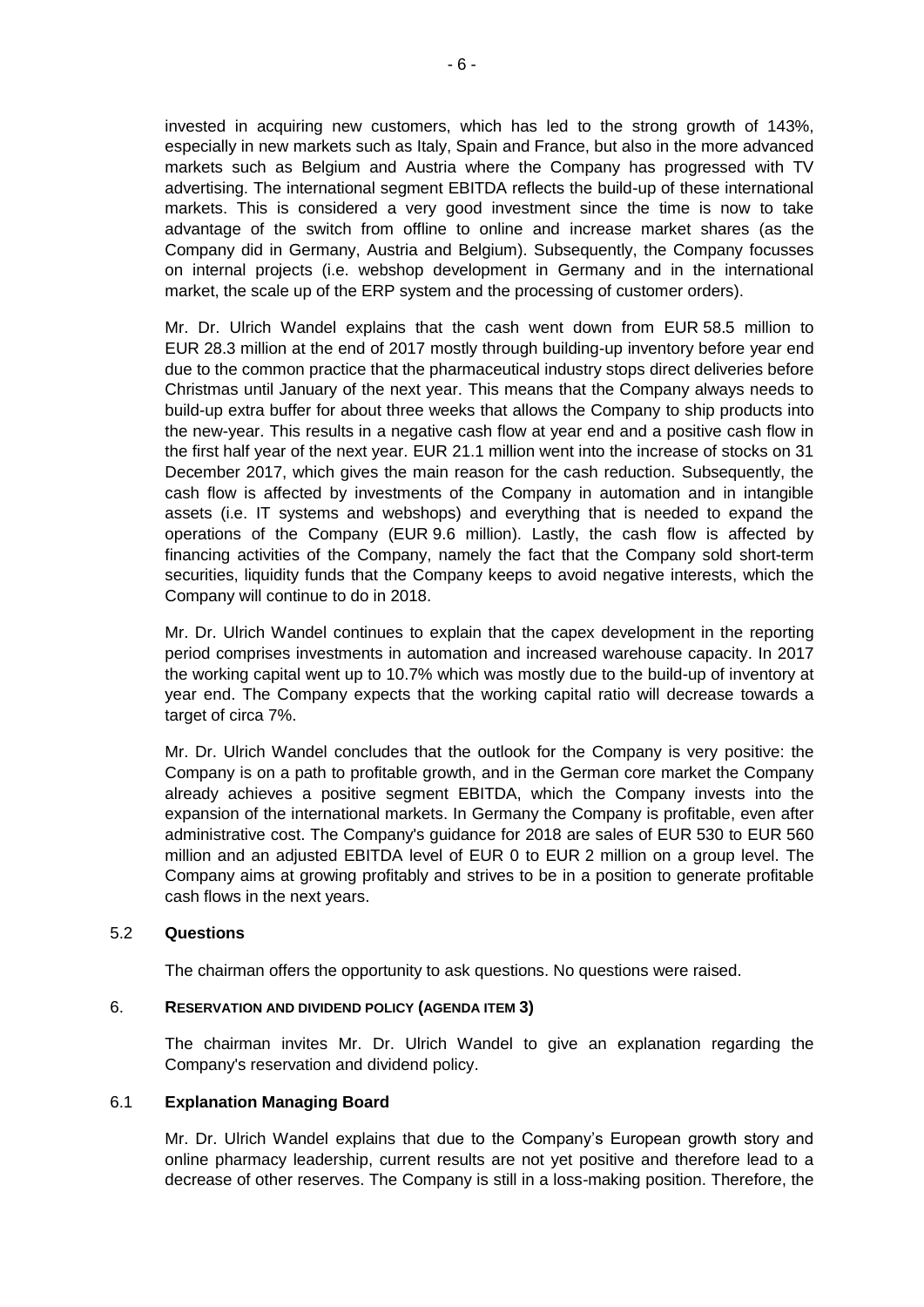Company will not yet pay out dividends to its shareholders. A detailed dividend policy shall be defined when positive reserves allow for dividend payments to be made.

#### 6.2 **Questions**

The chairman offers the opportunity to ask questions. No questions were raised.

#### 7. **ADOPTION OF THE ANNUAL ACCOUNTS FOR FINANCIAL YEAR 2017 (AGENDA ITEM 4)**

#### 7.1 **Explanation external auditor**

The chairman notes that the Company's annual report 2017 includes the unqualified auditor's statement from BDO. The chairman invites Mr. Pieter-Paul Saasen of BDO to give an explanation regarding the audit of the 2017 accounts as performed by BDO.

Mr. Pieter-Paul Saasen explains that BDO was appointed in the previous annual general meeting, and therefore the year 2017 was the first audit of the Company done by BDO. The framework under which BDO has performed the audit work is IFRS for the consolidated financial statements and Dutch GAAP for the stand-alone financial statements of the Company, and the audit is performed under Dutch Standards on Auditing as issued by the Dutch Body for Audit Profession (*Nederlandse Beroepsorganisatie van Accountants*). The scope of the audit work that BDO has performed last year includes issuance of an unqualified audit statement on the financial statements as a whole. This means that BDO did not issue a statement on an individual line item of the profit and loss accounts, the balance sheet or the cash flow statement.

Mr. Pieter-Paul Saasen states that BDO has also verified the report presented by the Managing Board. BDO has verified (1) whether or not every item that should have been included under Dutch law is included and (2) whether or not the report issued by the Managing Board is consistent with the balance sheet and the income statement so that there are no differences between the numbers and the wording used by the Managing Board. Lastly, BDO verified the other information included in the financial statements. The financial statements include a long form auditor's report which is included in the annual report. This also includes a brief summary of the procedures performed by BDO.

Mr. Pieter-Paul Saasen continues to explain how the audit is organised. The audit consists of three phases: (1) planning and risk analysis phase, (2) the interim audit in which BDO tests internal procedures and BDO creates a view upon the Company's internal control environment and (3) year-end audit. BDO uses a materiality threshold, samples which are based both on size and complexity of items in the financial statements. BDO cannot verify every transaction or every journal entry, but BDO will take selections based upon significance, size and the risk analysis.

During the interim audit, BDO reviews internal processes primarily related to revenue, purchases and everything that results into an item in the financial statements. During the year-end audit, BDO focusses on the larger and the more complex line items. BDO puts more attention to key audit matters like intangible fixed assets such as goodwill and takes a close look at the Company's inventory position as well as the costs. A key audit matter that resulted in a capital increase of the Company was the acquisition of Europa Apotheek.

Any further topics which have been verified by BDO are (1) the business combinations which are a key audit matter in the long form audit report as included in the financial report, (2) the Company's IT system and (3) the going concern assumption, which because of the negative cash flow situation has been reviewed very carefully as well.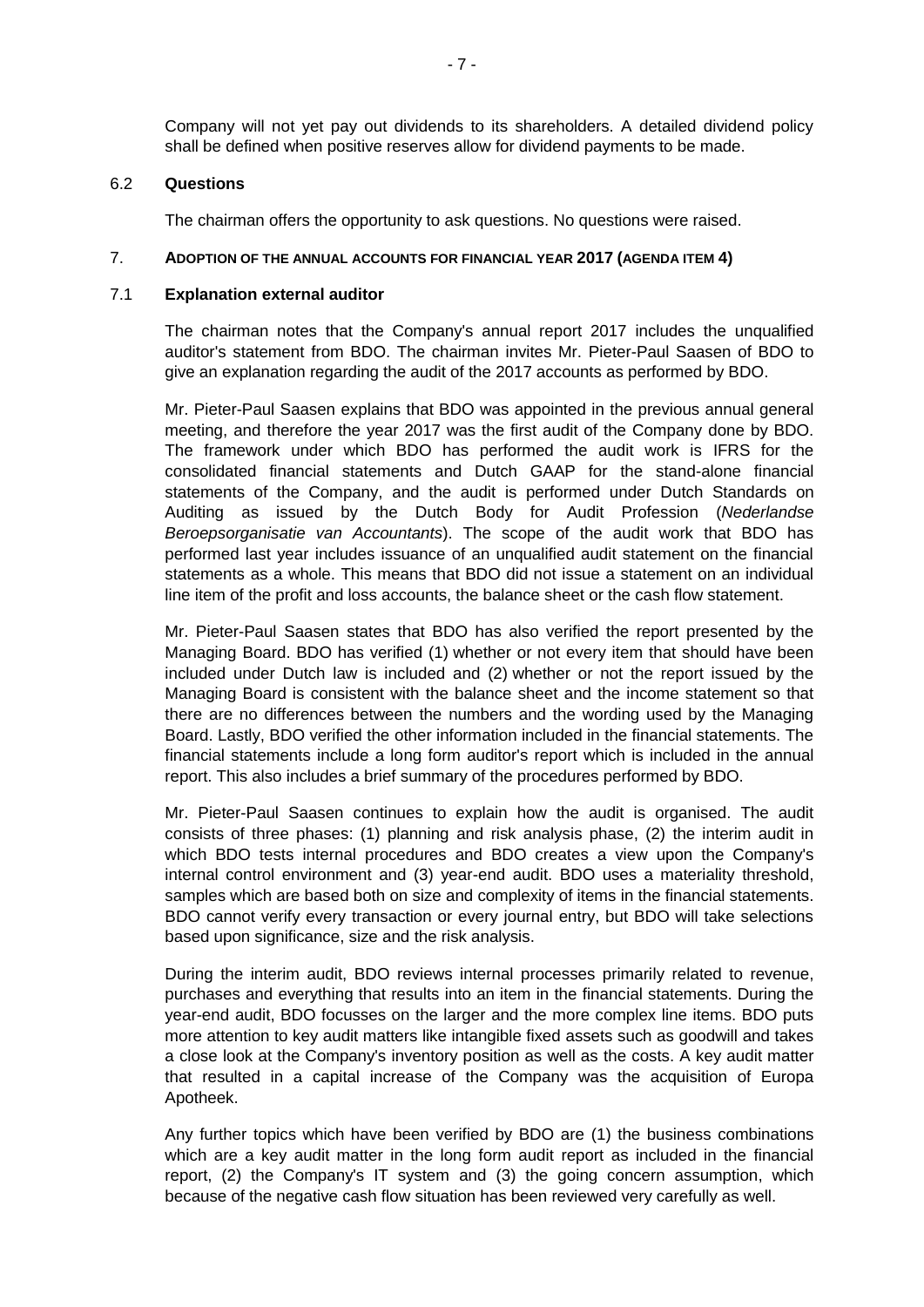Mr. Pieter-Paul Saasen briefly elaborates on the communications between the Company and BDO. Mr. Pieter-Paul Saasen attended the Supervisory Board meetings during the year 2017, issued the long form auditors report and today presents the highlights performed by BDO at the annual general meeting. The management letter and the board report issued at the year-end are discussed by BDO and the Managing Board and the Supervisory Board.

# 7.2 **Explanation Managing Board**

The chairman brings into discussion the proposal to adopt the annual accounts for the financial year 2017 and invites Mr. Dr. Ulrich Wandel to give a short explanation regarding the proposal.

Mr. Dr. Ulrich Wandel explains that it is proposed to adopt the annual accounts 2017. On 27 February 2018 the members of the Managing Board and the Supervisory Board signed the annual accounts 2017 drawn up by the Managing Board. The annual accounts were published on 12 March 2018 and are submitted for adoption by the general meeting in this annual general meeting. BDO, the Company's external accountant, has issued an auditor's report with an unqualified audit opinion, which is included in the annual accounts for the financial year 2017. The report of the Supervisory Board is also included in the annual accounts for the financial year 2017.

# 7.3 **Questions**

The chairman offers the opportunity to ask questions. No questions were raised.

# 7.4 **Resolution**

The chairman puts the proposal to voting and reminds the shareholders present or represented of the voting card procedure.

## 8. **PROPOSAL TO ALLOCATE THE RESULTS OF THE FINANCIAL YEAR 2017 (AGENDA ITEM 5)**

The chairman brings into discussion the proposal to allocate the results for the financial year 2017 to the Company's accumulated net loss and invites Mr. Dr. Ulrich Wandel to give a short explanation regarding the proposal.

## 8.1 **Explanation Managing Board**

Mr. Dr. Ulrich Wandel explains that it is proposed by the Managing Board, with the prior approval of the Supervisory Board and in accordance with the Company's reservation and dividend policy, to allocate the results for the financial year 2017 to the Company's accumulated net loss.

## 8.2 **Questions**

The chairman offers the opportunity to ask questions. No questions were raised.

## 8.3 **Resolution**

The chairman puts the proposal to voting by using the voting cards.

# 9. **ADOPTION AND IMPLEMENTATION OF THE REMUNERATION POLICY FOR THE MEMBERS OF THE MANAGING BOARD AND THE MEMBERS OF THE SUPERVISORY BOARD (AGENDA ITEM 6.A.)**

The chairman brings into discussion the proposal to adopt and implement the remuneration policy for the members of the Managing Board and the members of the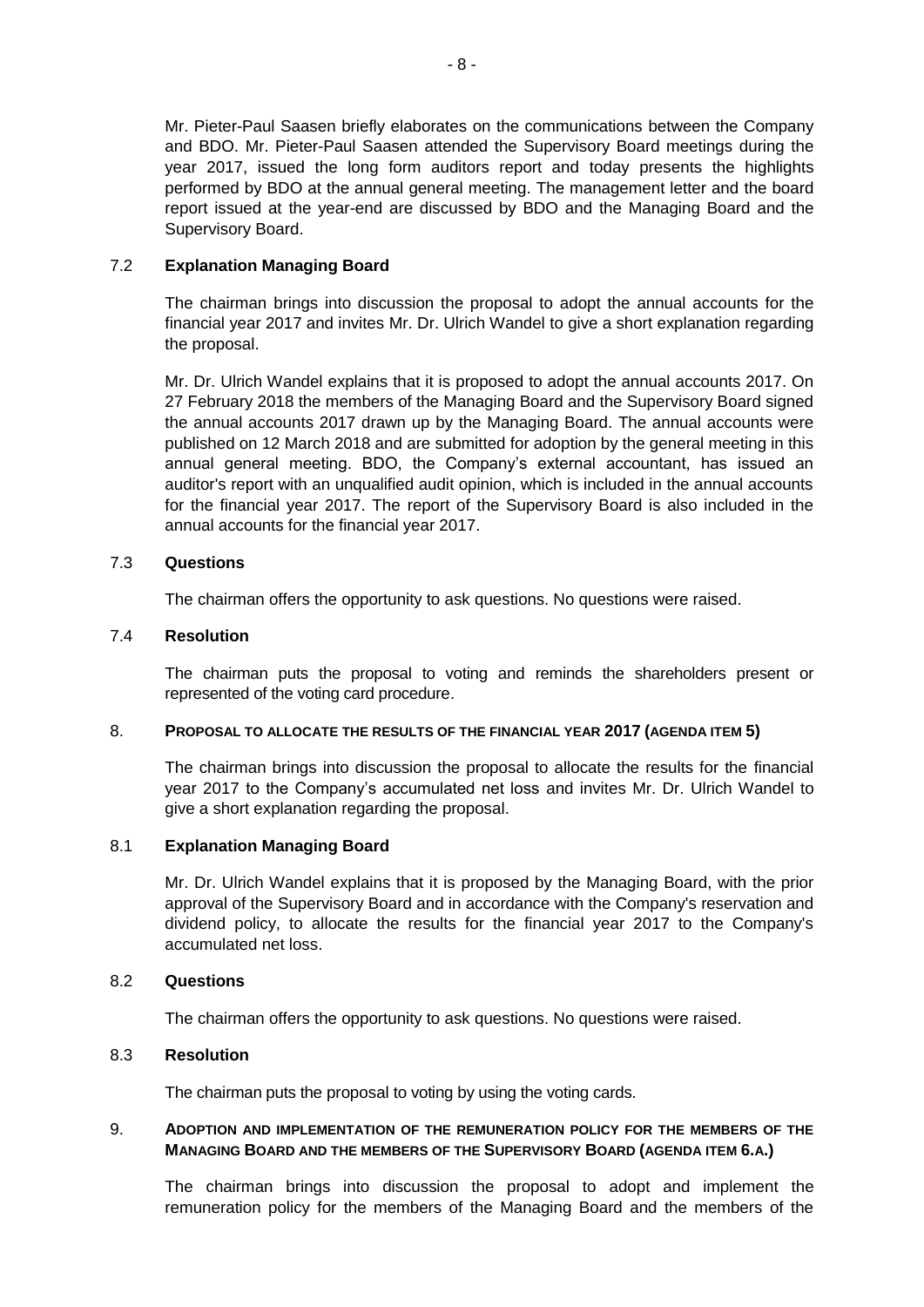Supervisory Board and invites Mr. Michael Köhler to give a short explanation regarding the proposal.

## 9.1 **Explanation Managing Board**

Mr. Michael Köhler explains that pursuant to the Dutch Civil Code, the Company is required to inform the general meeting about the implementation of the remuneration policy for the Managing Board during the past financial year. The remuneration report for the Managing Board for the financial year 2017 is included in the Company's annual report for the financial year 2017. The Company's remuneration policy for the financial year 2017 was adopted and implemented pursuant to a resolution of the general meeting on 16 May 2017.

The new remuneration policy was made public on the Company's website. The proposed remuneration policy submitted to be adopted and implemented by the general meeting in this annual general meeting contains a rectification of the name of the Dutch pension fund to which the employer's contribution is paid for Theresa Holler, the Company's COO and Chief Pharmacist. The correct name is Stichting Pensioenfonds Openbare Apothekers (SPOA).

It is proposed to adopt and implement this new remuneration policy for the members of the Managing Board and the members of the Supervisory Board for the financial years 2018 up to and including 2020.

## 9.2 **Questions**

The chairman offers the opportunity to ask questions. No questions were raised.

## 9.3 **Resolution**

The chairman puts the proposal to voting by using the voting cards.

# 10. **ADOPTION AND IMPLEMENTATION OF THE MANAGEMENT AND EMPLOYEE STOCK OPTION PLAN AS PART OF THE REMUNERATION POLICY FOR THE MEMBERS OF THE MANAGING BOARD (AGENDA ITEM 6.B.)**

The chairman brings into discussion the proposal to adopt and implement the management and employee stock option plan as part of the remuneration policy for the members of the Managing Board and invites Mr. Michael Köhler to give a short explanation regarding the proposal.

# 10.1 **Explanation Managing Board**

Mr. Michael Köhler explains that as part of the Company's new remuneration policy for the Managing Board, it is proposed by the Supervisory Board that the remuneration for the Managing Board will include the proposed management and employee stock option plan (the "**ESOP**"). The ESOP was made public on the Company's website.

As part of the proposed ESOP, eligible persons, including members of the Managing Board, can be granted rights (stock options) to acquire shares in the share capital of the Company up to a maximum of 500,000 new shares for a certain exercise price, all on the terms and subject to the conditions set out in the ESOP.

The proposed ESOP submitted to be adopted and implemented by the general meeting in this annual general meeting contains two amendments: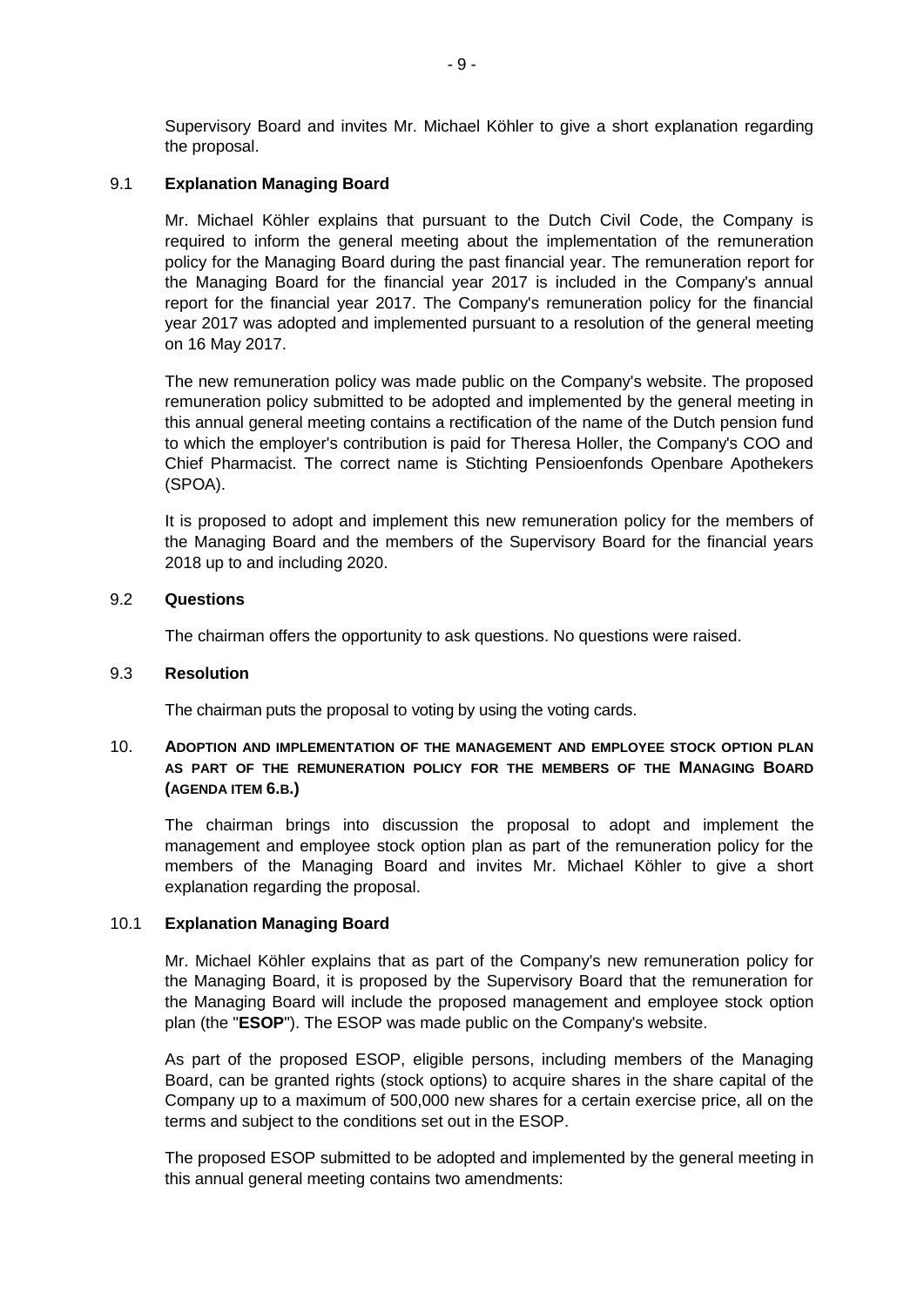- (a) eligible persons include certain persons with (consulting or management) agreements with the Company or with a subsidiary as designated by the Company from time to time in its sole discretion; and
- (b) the exercise price of each stock option shall be such price as determined by the Managing Board, provided that the exercise price of stock options held by members of the Managing Board shall be such price as determined by the Supervisory Board.

It is therefore proposed to adopt and implement this new ESOP as part of the remuneration policy for the Managing Board for the financial years 2018 up to and including 2020.

#### 10.2 **Questions**

The chairman offers the opportunity to ask questions. No questions were raised.

#### 10.3 **Resolution**

The chairman puts the proposal to voting by using the voting cards.

# 11. **DISCHARGE FROM LIABILITY OF ALL MEMBERS OF THE MANAGING BOARD FOR THE PERFORMANCE OF THEIR DUTIES DURING THE PAST FINANCIAL YEAR (AGENDA ITEM 7)**

The chairman brings into discussion the proposal to grant discharge to the members of the Managing Board from liability for the performance of their duties during the past financial year and invites Mr. Michael Köhler to give a short explanation regarding the proposal.

## 11.1 **Explanation Managing Board**

Mr. Michael Köhler explains that it is proposed to grant discharge to all members of the Managing Board from liability for their management and conducted policy during the financial year 2017, insofar as the performance of such duties is disclosed in the annual accounts for the financial year 2017 or has otherwise been disclosed to the general meeting.

#### 11.2 **Questions**

The chairman offers the opportunity to ask questions. No questions were raised.

#### 11.3 **Resolution**

The chairman puts the proposal to voting by using the voting cards.

## 12. **DISCHARGE FROM LIABILITY OF ALL MEMBERS OF THE SUPERVISORY BOARD FOR THE PERFORMANCE OF THEIR DUTIES DURING THE PAST FINANCIAL YEAR (AGENDA ITEM 8)**

The chairman brings into discussion the proposal to grant discharge to the members of the Supervisory Board from liability for the performance of their duties during the past financial year and invites Mr. Michael Köhler to give a short explanation regarding the proposal.

## 12.1 **Explanation Managing Board**

Mr. Michael Köhler explains that it is proposed to grant discharge to all members of the Supervisory Board from liability for their supervision on the (policies of the) Managing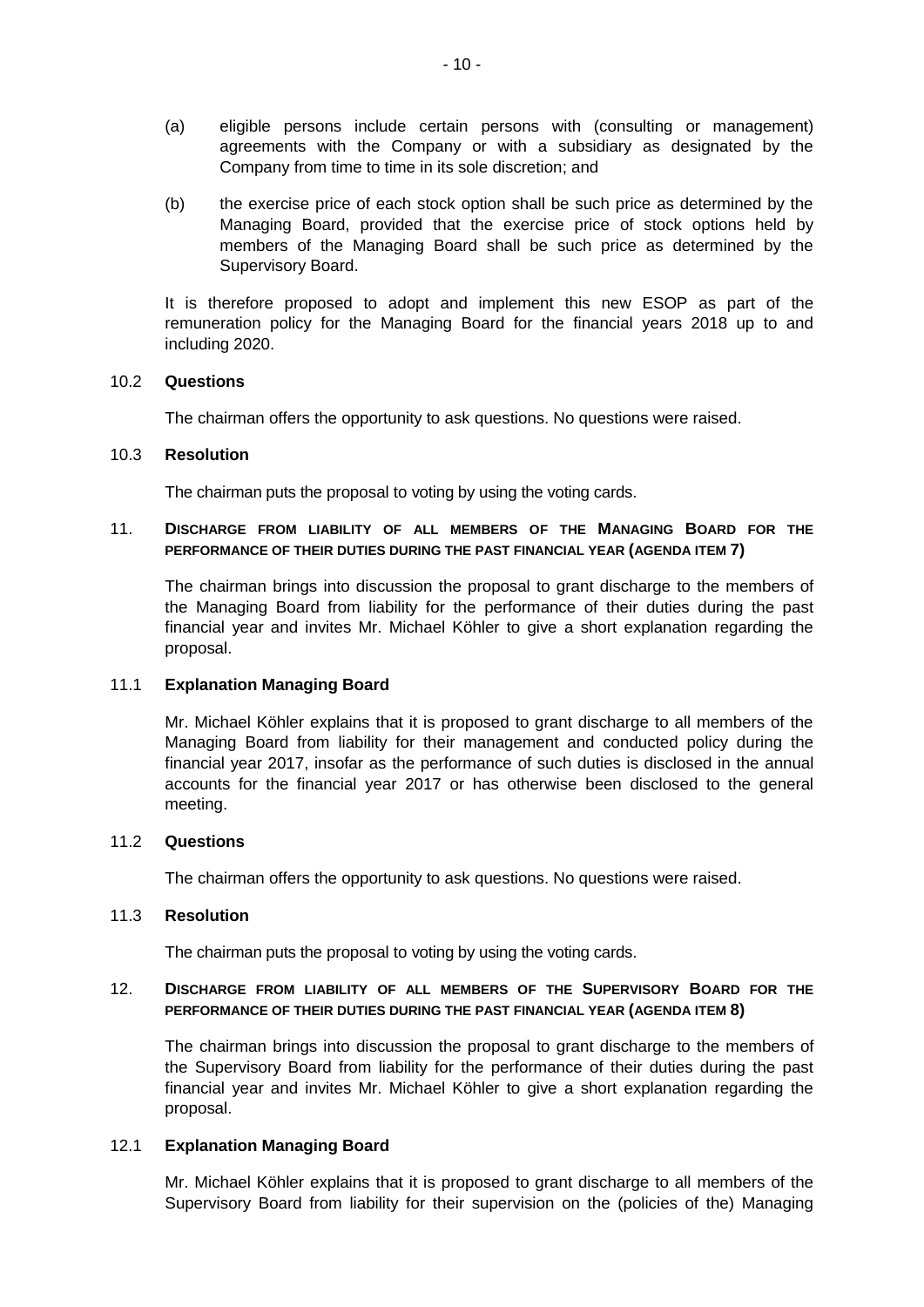Board and the general course of affairs of the Company and its affiliated business during the financial year 2017, insofar as the performance of such duties is disclosed in the annual accounts for the financial year 2017 or has otherwise been disclosed to the general meeting.

## 12.2 **Questions**

The chairman offers the opportunity to ask questions. No questions were raised.

# 12.3 **Resolution**

The chairman puts the proposal to voting by using the voting cards.

# 13. **RE-APPOINTMENT OF BDO AUDIT & ASSURANCE B.V., EINDHOVEN, AS EXTERNAL AUDITOR OF THE COMPANY FOR THE FINANCIAL YEAR ENDING 31 DECEMBER 2018 (AGENDA ITEM 9)**

The chairman brings into discussion the proposal to re-appoint BDO as external auditor of the Company for the financial year ending 31 December 2018 and invites Mr. Dr. Ulrich Wandel to give a short explanation regarding the proposal.

# 13.1 **Explanation Managing Board**

Mr. Dr. Ulrich Wandel explains that it is proposed to re-appoint BDO Audit & Assurance B.V. in Eindhoven, The Netherlands, as the external auditor of the Company charged with the auditing of the Company's annual accounts for the financial year ending 31 December 2018.

## 13.2 **Questions**

The chairman offers the opportunity to ask questions. No questions were raised.

## 13.3 **Resolution**

The chairman puts the proposal to voting by using the voting cards.

# 14. **REVOCATION OF THE CURRENT DESIGNATION OF THE MANAGING BOARD OF THE COMPANY AS THE CORPORATE BODY AUTHORISED TO ISSUE SHARES AND/OR GRANT RIGHTS TO ACQUIRE SHARES SUBJECT TO CERTAIN CONDITIONS (AGENDA ITEM 10.A.)**

The chairman brings into discussion the proposal to revoke the current designation of the Managing Board as the corporate body authorised to issue shares and/or grant rights to acquire shares subject to certain conditions and invites Mr. Dr. Ulrich Wandel to give a short explanation regarding the proposal.

# 14.1 **Explanation Managing Board**

Mr. Dr. Ulrich Wandel explains that as part of the successful placement of the convertible bonds earlier this month, the Managing Board resolved to grant rights to acquire shares in the share capital of the Company under its current delegated authority given pursuant to the resolution of the general meeting on 6 November 2017, equalling 19.9% of the issued and outstanding share capital of the Company.

It is proposed that the part of the current authorisation that has not been used by the Managing Board as part of the placement of the convertible bonds (i.e. the 0.1%), is revoked and shall no longer be in force and effect, provided that a new authorisation is granted pursuant to and in accordance with the proposal under agenda item 11.a.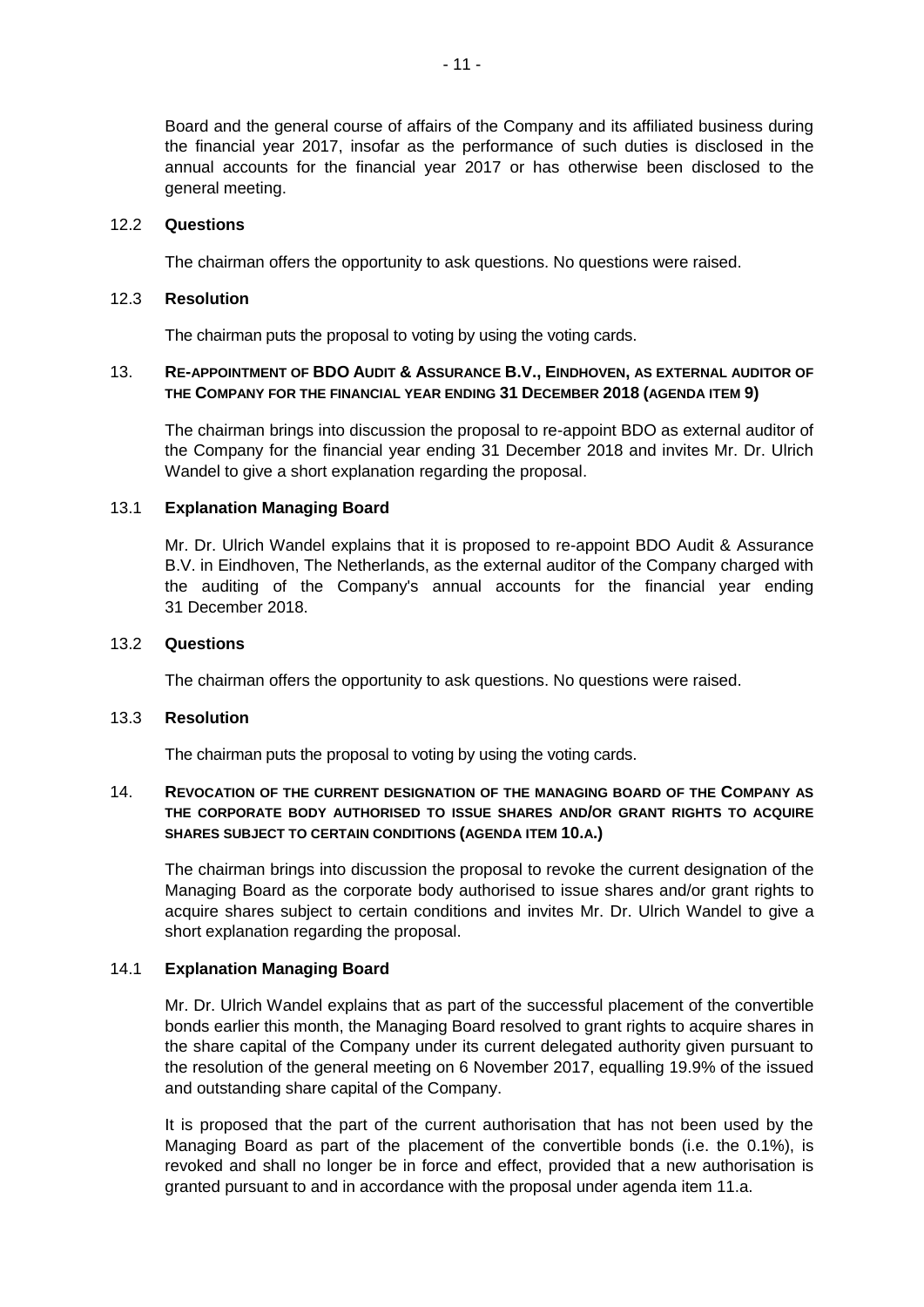## 14.2 **Questions**

The chairman offers the opportunity to ask questions. No questions were raised.

# 14.3 **Resolution**

The chairman puts the proposal to voting by using the voting cards.

# 15. **REVOCATION OF THE CURRENT DESIGNATION OF THE MANAGING BOARD OF THE COMPANY AS THE CORPORATE BODY AUTHORISED TO RESTRICT OR EXCLUDE THE PRE-EMPTIVE RIGHTS UPON THE ISSUE OF SHARES AND/OR THE GRANTING OF RIGHTS TO ACQUIRE SHARES AS DESCRIBED UNDER AGENDA ITEM 10.A. SUBJECT TO CERTAIN CONDITIONS (AGENDA ITEM 10.B.)**

The chairman brings into discussion the proposal to revoke the current designation of the Managing Board as the corporate body authorised to restrict or exclude the pre-emptive rights upon the issue of shares and/or the granting of rights to acquire shares as described under agenda item 10.a. subject to certain conditions and invites Mr. Dr. Ulrich Wandel to give a short explanation regarding the proposal.

#### 15.1 **Explanation Managing Board**

Mr. Dr. Ulrich Wandel explains that as part of the successful placement of the convertible bonds earlier this month, the Managing Board resolved to exclude the pre-emptive rights of the shareholders of the Company in respect of the convertible bonds and thereby with respect to the rights to acquire the shares as referred to in the previous proposal under agenda item 10.a. under its current delegated authority given pursuant to the resolution of the general meeting on 6 November 2017.

It is proposed that the part of the current authorisation that has not been used by the Managing Board as part of the placement of the convertible bonds (i.e. the 0.1%), is revoked and shall no longer be in force and effect, provided that a new authorisation is granted pursuant to and in accordance with the proposal under agenda item 11.b.

## 15.2 **Questions**

The chairman offers the opportunity to ask questions. No questions were raised.

## 15.3 **Resolution**

The chairman puts the proposal to voting by using the voting cards.

# 16. **DESIGNATION OF THE MANAGING BOARD OF THE COMPANY AS THE CORPORATE BODY AUTHORISED TO ISSUE SHARES AND/OR GRANT RIGHTS TO ACQUIRE SHARES SUBJECT TO CERTAIN CONDITIONS (AGENDA ITEM 11.A.)**

The chairman brings into discussion the proposal to designate the Managing Board as the corporate body authorised to issue shares and/or grant rights to acquire shares subject to certain conditions and invites Mr. Dr. Ulrich Wandel to give a short explanation regarding the proposal.

## 16.1 **Explanation Managing Board**

Mr. Dr. Ulrich Wandel explains that it is proposed that the general meeting appoints the Managing Board for a period of five years as from the date of this meeting (i.e. up to and including 25 April 2023), or until such date on which the general meeting revokes or again extends the authorisation, if earlier, as the corporate body authorised to issue shares and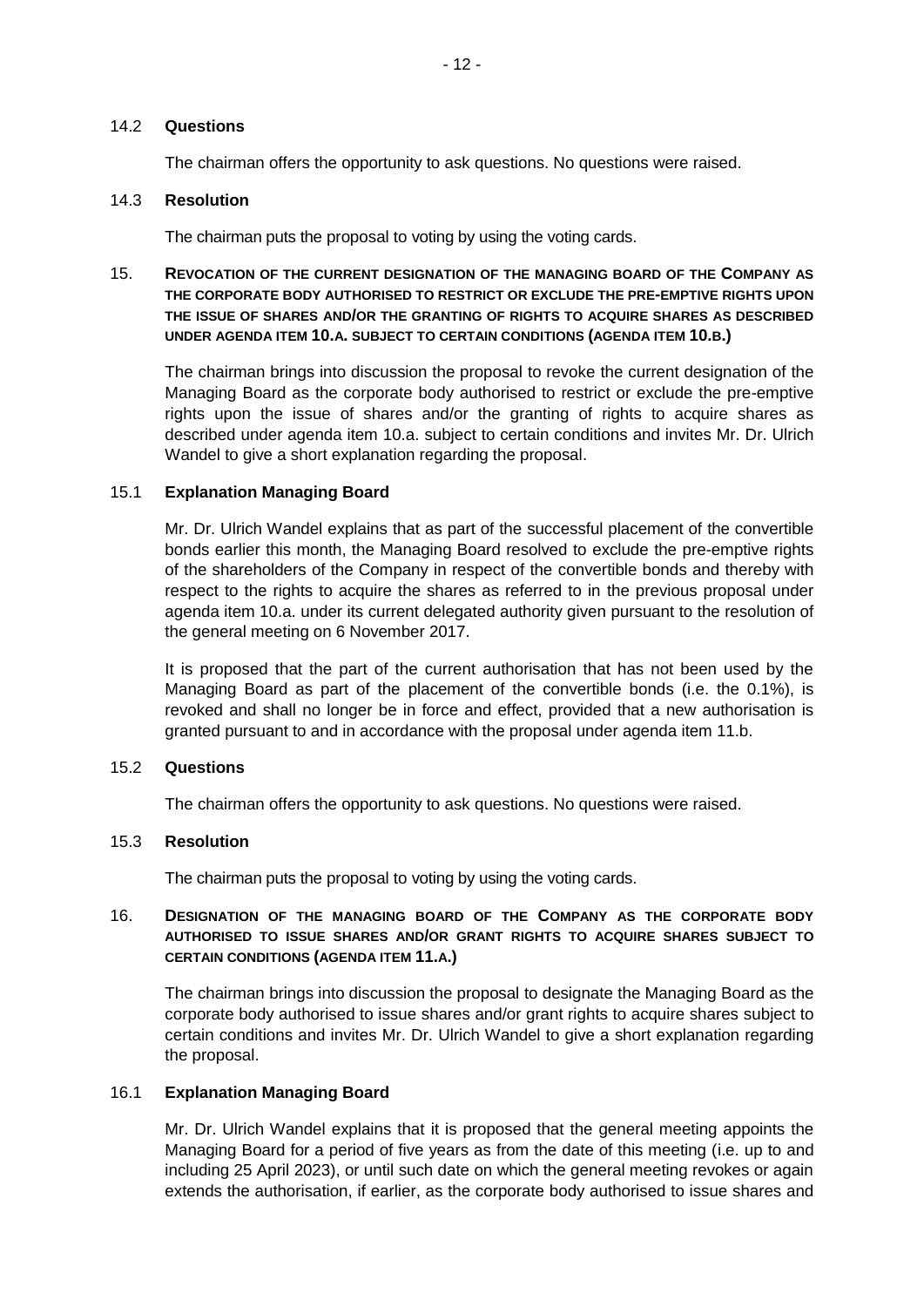grant rights to acquire shares, subject to the prior approval of the Supervisory Board, up to a maximum of 20% of the total number of issued shares outstanding on the date of this meeting (i.e. up to a maximum of 20% of 12,020,456 shares).

It is furthermore proposed that this authorisation is granted to the Managing Board under the explicit reservation that the general meeting reserves its rights that it is at any time during such authorisation also authorised to issue shares and grant rights to acquire shares in the share capital of the Company.

# 16.2 **Questions**

The chairman offers the opportunity to ask questions. No questions were raised.

# 16.3 **Resolution**

The chairman puts the proposal to voting by using the voting cards.

# 17. **DESIGNATION OF THE MANAGING BOARD OF THE COMPANY AS THE CORPORATE BODY AUTHORISED TO RESTRICT OR EXCLUDE THE PRE-EMPTIVE RIGHTS UPON THE ISSUE OF SHARES AND/OR THE GRANTING OF RIGHTS TO ACQUIRE SHARES AS DESCRIBED UNDER AGENDA ITEM 11.A. SUBJECT TO CERTAIN CONDITIONS (AGENDA ITEM 11.B.)**

The chairman brings into discussion the proposal to designate the Managing Board as the corporate body authorised to restrict or exclude the pre-emptive rights upon the issue of shares and/or the granting of rights to acquire shares as described under agenda item 11.a. subject to certain conditions and invites Mr. Dr. Ulrich Wandel to give a short explanation regarding the proposal.

# 17.1 **Explanation Managing Board**

Mr. Dr. Ulrich Wandel explains that is proposed that the general meeting appoints the Managing Board for a period of five years as from the date of this meeting (i.e. up to and including 25 April 2023), or until such date on which the general meeting revokes or again extends the authorisation, if earlier, as the corporate body authorised to restrict and exclude the pre-emptive rights accruing to shareholders in respect of the issue of shares or the granting of rights to acquire shares as described in proposal 11.a., subject to the prior approval of the Supervisory Board.

It is furthermore proposed that this authorisation is granted to the Managing Board under the explicit reservation that the general meeting reserves its rights that it is at any time during such authorisation also authorised to restrict and exclude the pre-emptive rights accruing to shareholders in respect of the issue of such shares or the granting of rights to acquire such shares.

# 17.2 **Questions**

The chairman offers the opportunity to ask questions. No questions were raised.

# 17.3 **Resolution**

The chairman puts the proposal to voting by using the voting cards.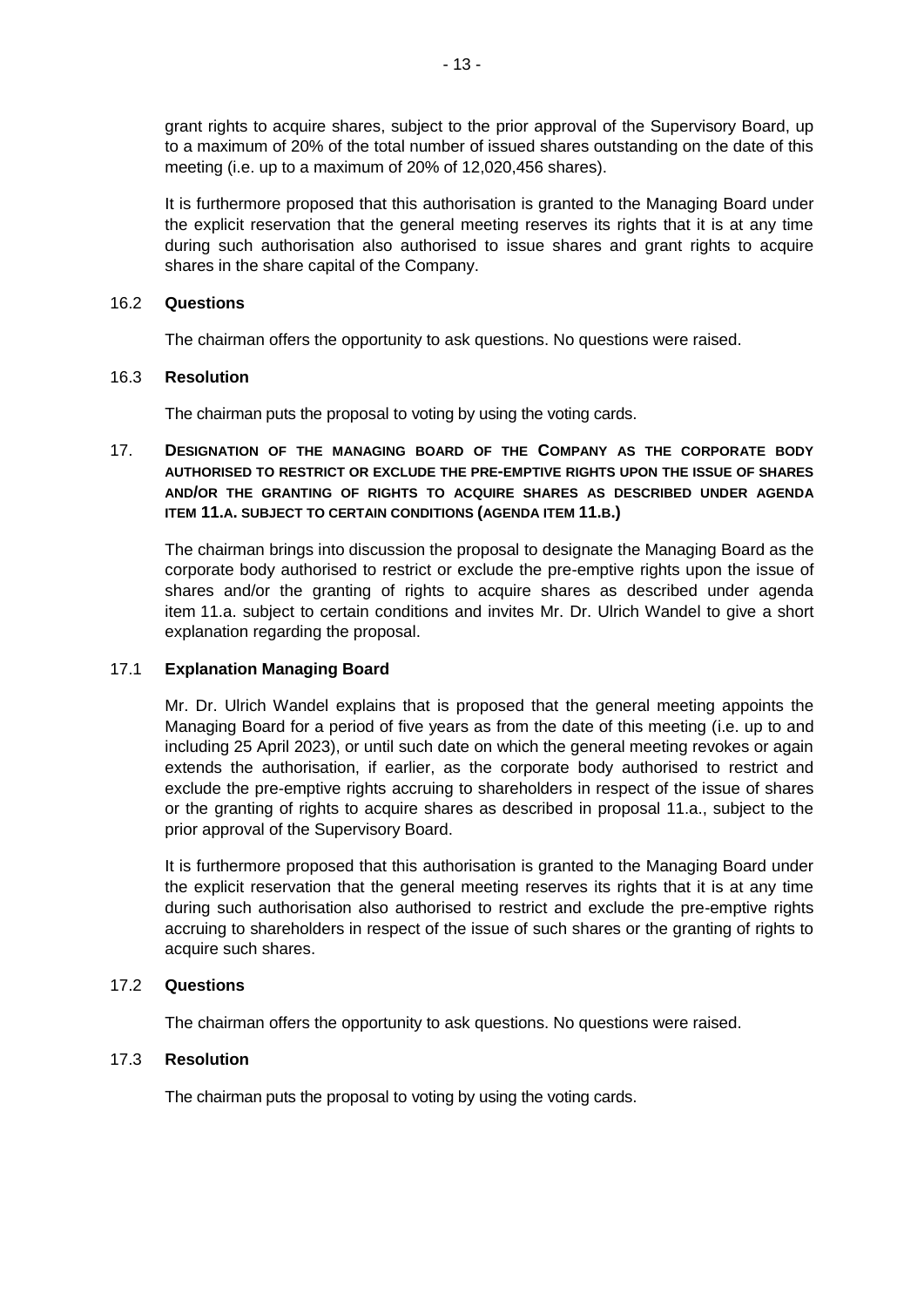## 18. **PROLONGATION OF THE AUTHORISATION OF THE MANAGING BOARD TO ACQUIRE SHARES IN THE COMPANY'S OWN SHARE CAPITAL (AGENDA ITEM 12)**

The chairman brings into discussion the proposal to prolong the authorisation of the Managing Board to acquire shares in the Company's own share capital and invites Mr. Dr. Ulrich Wandel to give a short explanation regarding the proposal.

## 18.1 **Explanation Managing Board**

Mr. Dr. Ulrich Wandel explains that is proposed that the general meeting authorises the Managing Board to repurchase shares, on the stock exchange or otherwise, for a period of 18 months as from the date of this meeting (i.e. up to and including 25 October 2019), up to a maximum of 10% of the total number of issued shares outstanding on the date of this meeting (i.e. up to a maximum of 10% of 12,020,456 shares), provided that the Company will not hold more shares in treasury than a maximum 10% of the issued and outstanding share capital at any given time. The repurchase can take place at a price between the nominal value of the shares and the weighted average price on the Xetra trading venue at the Frankfurt Stock Exchange for five trading days prior the day of purchase plus 10%. This price range enables the Company to adequately repurchase its own shares, also in volatile market conditions.

## 18.2 **Questions**

The chairman offers the opportunity to ask questions.

- (a)  $Dr. Jürgen Alfred Kulpe of Toivo GmbH notes that 18 months as from the date of$ this meeting is not 25 April 2023, but 25 October 2019.
- (b) Aafke Pronk of Hogan Lovells International LLP replies that this typo will be corrected in the version of the presentation that will be published on the website of the Company.

The chairman asks if there are any other questions. No other questions were raised.

## 18.3 **Resolution**

The chairman puts the proposal to voting by using the voting cards.

## 19. **QUESTIONS AND OTHER BUSINESS (AGENDA ITEM 13)**

The chairman asks whether the persons present have any further questions with respect to the agenda items and proposals. No questions were raised.

## 20. **COLLECTION OF VOTING SLIPS**

The chairman instructs that the collection containers with all the voting slips used for voting are collected by the assistants. A short break was introduced at 11:03 CEST.

Once all voting slips have been collected, the voting slips were counted by electronic scanning of the barcodes printed on the voting slips. The chairman continues the meeting at 11:11 CEST. The chairman is provided with the voting results and records that the voting results are as follows:

(a) agenda item 4: the proposal was adopted with 100% of the votes cast in favour, 0 votes against and 0.01% of the shares present or represented at the meeting abstained from voting;